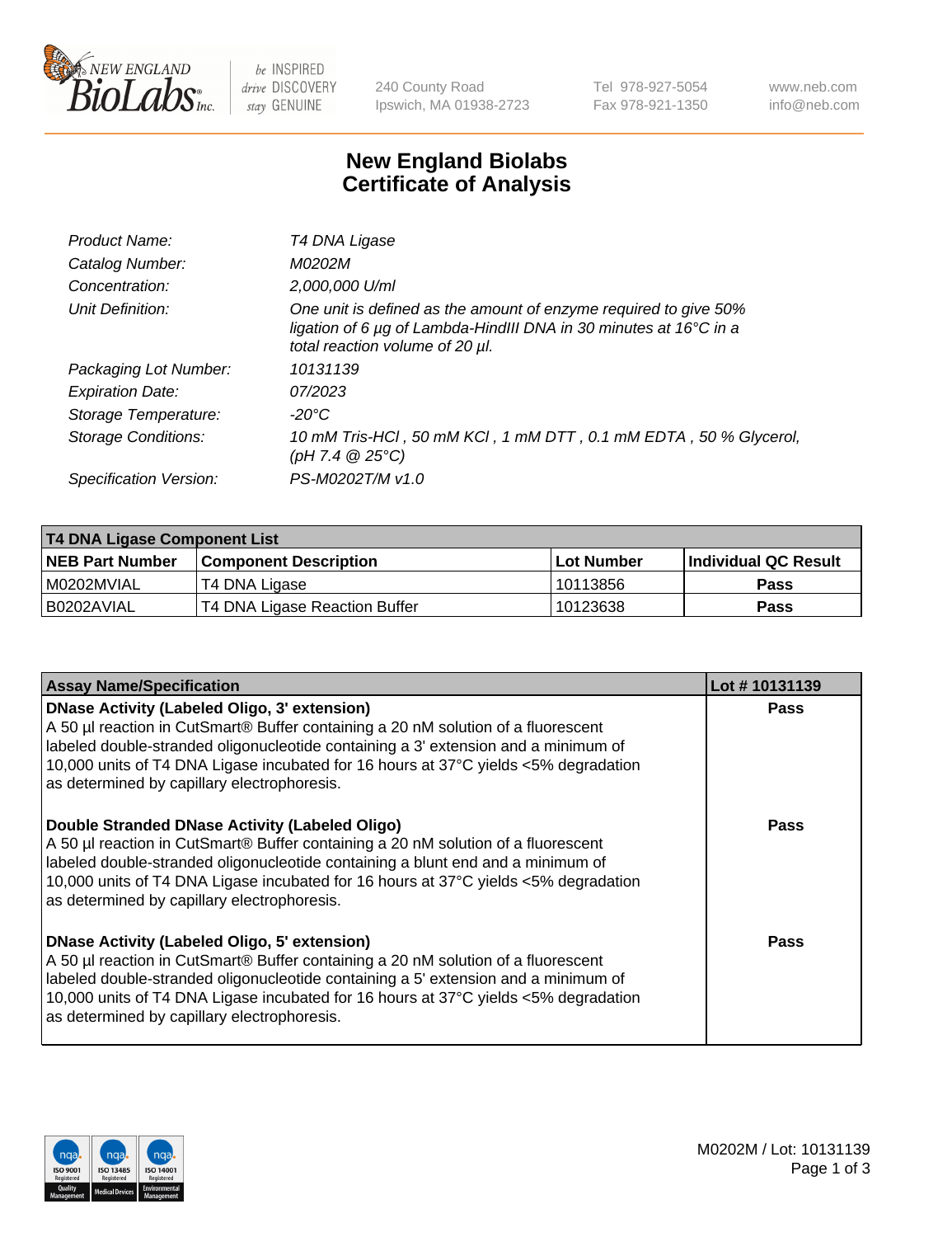

be INSPIRED drive DISCOVERY stay GENUINE

240 County Road Ipswich, MA 01938-2723 Tel 978-927-5054 Fax 978-921-1350 www.neb.com info@neb.com

| <b>Assay Name/Specification</b>                                                                                                                                                                                                                                                                                                                                                                                    | Lot #10131139 |
|--------------------------------------------------------------------------------------------------------------------------------------------------------------------------------------------------------------------------------------------------------------------------------------------------------------------------------------------------------------------------------------------------------------------|---------------|
| <b>Exonuclease Activity (Radioactivity Release)</b><br>A 50 µl reaction in NEBuffer 1 containing 1 µg of a mixture of single and<br>double-stranded [3H] E. coli DNA and a minimum of 2000 units of T4 DNA Ligase<br>incubated for 4 hours at 37°C releases <0.1% of the total radioactivity.                                                                                                                      | <b>Pass</b>   |
| <b>Endonuclease Activity (Nicking)</b><br>A 50 µl reaction in NEBuffer 1 containing 1 µg of supercoiled PhiX174 DNA and a<br>minimum of 2000 units of T4 DNA Ligase incubated for 4 hours at 37°C results in <10%<br>conversion to the nicked form as determined by agarose gel electrophoresis.                                                                                                                   | <b>Pass</b>   |
| <b>Non-Specific DNase Activity (16 Hour)</b><br>A 50 µl reaction in NEBuffer 1 containing 1 µg of CIP-treated Lambda-HindIII DNA and<br>a minimum of 2000 units of T4 DNA Ligase incubated for 16 hours at 37°C results in a<br>DNA pattern free of detectable nuclease degradation as determined by agarose gel<br>electrophoresis.                                                                               | Pass          |
| <b>Ligation and Recutting (Terminal Integrity, Digested DNA)</b><br>A 20 µl reaction in 1X T4 DNA Ligase Reaction Buffer containing 2 µg of Lambda<br>DNA-HindIII Digest and a minimum of 4000 units of T4 DNA Ligase incubated for 16<br>hours at 37°C results in >95% ligation of the DNA fragments as determined by agarose<br>gel electrophoresis. Of these ligated fragments, >95% can be recut with HindIII. | <b>Pass</b>   |
| <b>Protein Concentration (A280)</b><br>The concentration of T4 DNA Ligase is 2 mg/ml +/- 10% as determined by UV absorption<br>at 280 nm. Protein concentration is determined by the Pace method using the<br>extinction coefficient of 57,675 and molecular weight of 55,292 daltons for T4 DNA<br>Ligase (Pace, C.N. et al. (1995) Protein Sci., 4, 2411-2423).                                                  | <b>Pass</b>   |
| <b>Protein Purity Assay (SDS-PAGE)</b><br>T4 DNA Ligase is ≥ 95% pure as determined by SDS-PAGE analysis using Coomassie Blue<br>detection.                                                                                                                                                                                                                                                                        | <b>Pass</b>   |
| qPCR DNA Contamination (E. coli Genomic)<br>A minimum of 2000 units of T4 DNA Ligase is screened for the presence of E. coli<br>genomic DNA using SYBR® Green qPCR with primers specific for the E. coli 16S rRNA<br>locus. Results are quantified using a standard curve generated from purified E. coli<br>genomic DNA. The measured level of E. coli genomic DNA contamination is ≤ 1 E. coli<br>genome.        | <b>Pass</b>   |
| <b>RNase Activity (Extended Digestion)</b><br>A 10 µl reaction in NEBuffer 4 containing 40 ng of a 300 base single-stranded RNA<br>and a minimum of 1 µl of T4 DNA Ligase is incubated at 37°C. After incubation for 16<br>hours, >90% of the substrate RNA remains intact as determined by gel electrophoresis                                                                                                    | Pass          |